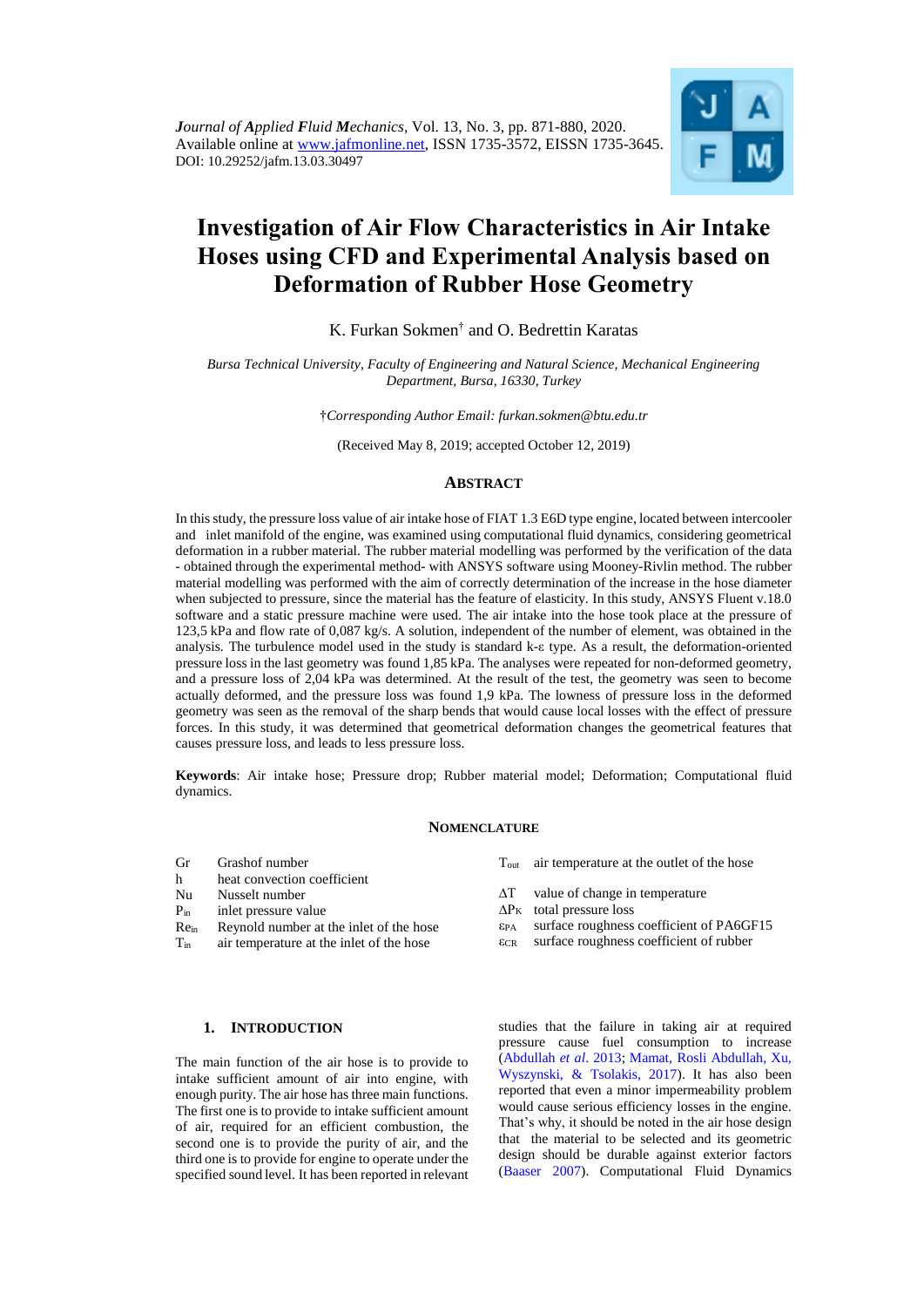(CFD) applications have brought great cost and prediction advantages in the fields, such as aerodynamic inspections and air hose systems at automotive industry, where significant calculations are required to be made [\(Ramasamy](#page-8-3) *et al.* 2010). Besides, finite element method has been widely used in automotive industry, providing it to get rid of high test costs and test investments (Gu [2017\)](#page-8-4).

William et.al. studied on the intake manifold design of a 600cc formula vehicle. In their study, they aimed to minimize geometric design restriction- dependent pressure losses [\(Williams and Ilardo](#page-9-0) 2010). Ramasamy *et al*. examined a winglet- added air intake system by CFD), which reduces pressure losses on air filter and auxiliary for air filter. In their study they used standard k-ε turbulence model. In the result of the study, pressure losses, with the addition of a wing let and without winglet, were determined at different engine velocities [\(Ramasamy](#page-8-3) *et al*. [2010\)](#page-8-3). Gobel performed CFD analyses of a sample air intake system. In this study, pressure losses, at different engine velocities, filter applicationdependent, were determined. Standard High Reynolds number k-ε turbulence model was used in the CFD analysis. Interconsistent results were obtained at the result of test and analyses [\(Gohel](#page-8-5) [2015\)](#page-8-5).In addition, Yerram *et al*. made a study on the analysis of air intake system using CFD system. In this study, an optimization study was carried out on a geometry, different from that used in other studies, and progresses in the flow were followed (Yerram and Prasad 2018). [Sedlacek and Skovajsa \(2016\)](#page-9-1) conducted a study on the CFD analyses of air intake systems and geometric optimization. It was done on an one- dimensional model [\(Sedlacek and](#page-9-1) Skovajsa [2016\)](#page-9-1). In their study, Safwan and Lothfy made the analyses of the pressure losses of Proton Waja 1.6 trade mark vehicle, at various engine cycles using CFD system, and defined the critical locations in the system. High Reynolds number k-ε turbulence model was used in the analyses [\(Safwan and Lothfy, 2009\)](#page-8-6). [Choi and Oh](#page-8-7) (2010) examined the change of shape of fibrous structure- included in air hose material-in radial direction at high temperature and pressure both using FEM method and tests. [\(Choi and Oh](#page-8-7) 2010), [Kamarulbaharin and Kasolang](#page-8-8) (2015), in their study, examined the dynamic pressure distribution in air hose. As a result of their studies, they found that the pressure values were approximate throughout the air hose, at various engine velocities [\(Kamarulbaharin](#page-8-8)  [and Kasolang](#page-8-8) 2015).

Chaubey and [Tiwari \(2017\)](#page-8-9) made a study on the intake manifold of Suzuki G13bb engine. ANSYS commercial software was used in the study. In the study, it was aimed to supply required air flow into the engine, with minimum pressure loss. In the study made using CFD system, the most suitable turbulence model was sought, and found that standard k-e turbulence model was suitable [\(Chaubey and Tiwari](#page-8-9) 2017).

An exemplary image is shown for an air intake system in Fig. 1.

In a similar study, Bhakade and Patil analysed the geometric deformation on rubber hose using CFD

and FEA methods. They used realizable k-ε turbulence model in the CFD analysis. They used Marlow model for FEM method. As a result of the study, maximum deformation determined was 0,401. But , in the study, whether this deformation had any effect on pressure loss wasn't examine[d \(Bhakade](#page-8-10) *et al.* [2016\)](#page-8-10).



**Fig. 1. An air intake system.**

Another study was conducted by Kumar and Genasan. In the study, pressure loss analyses of the air hose and their verification by tests were investigated. The experimental measurements and analyses were found interconsistent in the study done using fluent software. The turbulence model used in the study is standard k-ε model. The convergence criterion applied is  $10^{-3}$  (Kumar and Ganesan [2004\)](#page-8-11).

Uysal *et al*. examined thermal and momentum characteristics of intercooler connection hose with CFD analysis. In the study, the effects of vibration on pressure loss were tested. During the study, the analyses of vibration at high temperature were performed with fluid-structure interaction (FSI) method. It was seen that vibration increases pressure loss [\(Uysal](#page-9-2) *et al.* 2012).

Liquid-solid interaction solutions have get started to gain great importance in engineering applications. In the study by [Rao \(2003\),](#page-8-12) the pressure distributiondependent geometric deformation was determined with FSI method, in ANSYS software (Rao [2003\)](#page-8-12).

Kumar and Rao used Mooney Rivlin model in order to model the mechanical behaviors of hyperelastic materials, and they verified the results through experimental data ( [Kumar and Rao](#page-8-13) 2016).

In this study, the total pressure loss of air hose used at FIAT 1.3 E6D (Fig. 2) engine was performed with numerical and experimental methods. The analyses and tests were carried out in accordance with Subsystem Functional Description for Charge Air Hoses Fiat 225 Euro 5" FIAT standard. Different from other studies, the geometric change at rubber hose, occurring with the effect of compressive forces, was examined in this study. Unlike the other studies, the effect of the geometric deformation on total pressure loss at the rubber hose part of air hoses was focused on in the study done in real working conditions. FSI method used in the study b[y Uysal](#page-9-2) *et al*. [\(2012\)](#page-9-2) was used in order to determine the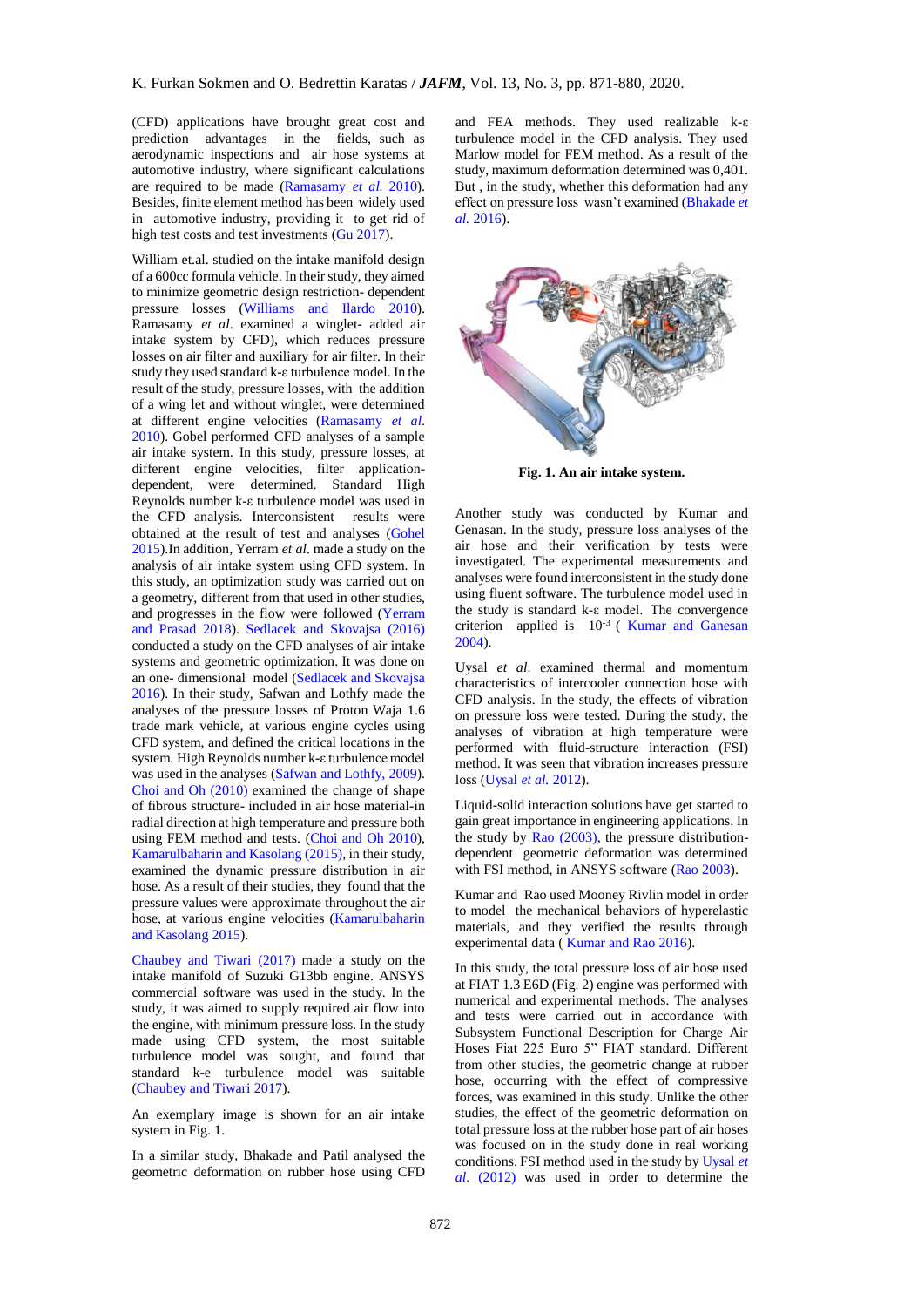behavior of air hose in real working conditions, and Mooney-Rivlin method used in the study by Kumar ve Rao was used in order to create rubber material model.The material tests were performed to establish rubber material model correctly, and error ratio was decreased in determining geometric deformation.



**Fig. 2. FIAT 1.3 E6D Air intake hose.**

# **2. MATERIAL AND METHODS**

#### **2.1 Geometry Model**

The air intake hose located between the intercooler and intake manifold consisted of various components. At the intercooler side, Para-Aramidreinforced CR (Chloroprene Rubber), which is suitable for working under high pressure, temperature and vibration, was recommended in the OEM's standards. At the intake manifold side, Polyamide 6 GF 15, which is suitable for same working conditions, was preferred. There were some connection components on the hose: a Henn HC 45 quick connector which provides easy assembly to the intercooler output spigot during the manufacturing process of the vehicle, located at the end of the CR rubber hose. CR rubber hose was connected to a PA 6 GF 15 (chemically strengthened with 15% glass fiber pipe) by a Visa E clamp. The polyamide pipe was assembled to the vehicle body with a PA6 GF15 bracket located at the bottom side of the pipe and near the rubber hose in order to provide dimensional stability and prevent deformation of the pipe under engine vibration. It is welded onto the pipe. The role of the brackets made from PA6 GF15 was connection of the clips. The PA6 GF15 flange was connected to end of the plastic pipe and welded on the pipe. It contained two AISI304 spacers for assembly to the engine manifold with screws (Fig. 3).

The length, diameter and thickness of the hose were respectively 689 mm, 40 mm and 4 mm.

#### **2.2 Experiment for Material Selection**

Expansion of the diameter is observed due to the hose's elastic structure when the pressure passes through it. This expansion depends on the intensity of pressure and the mechanical properties of the material. Since PA6 GF 15 is a standard plastic material, its mechanical properties are also including in the ANSYS material database. However, CR, which was used in the rubber part of the hose, was produced in the dough department by making improvements to meet the Fiat specifications. For this reason, there was no material in the ANSYS

material database that would meet its mechanical properties one to one. The analysis should be carried out according to the worst conditions (enlarged diameter) so that diameter expansion will increase the pressure loss. In order to calculate the mechanical behavior of the reinforced rubber hose, a tension test was performed on several specimens in the laboratory. To obtain orthotropic properties, longitudinal and lateral specimens were tested (Fig. 4).



**Fig. 3. Air intake hose geometry.**



**Fig. 4. Specimens for tension test.**

A force-deflection plot was obtained by tensile tests on longitudinal and lateral samples (Fig. 5). There were strain values of up to 50% (40 mm deflection), and the force-deflection values were very close to each other in longitudinal and lateral direction specimens. Furthermore, under an internal pressure loading of 123.5 kPa, the strain value on the reinforced rubber did not exceed 50% strain. For this reason, it was concluded that there was no need to use the orthotropic material model. One of the Force-Deflection Curves that were obtained is given as an example.





**Fig. 5. Force-deflection curve for a specimen.**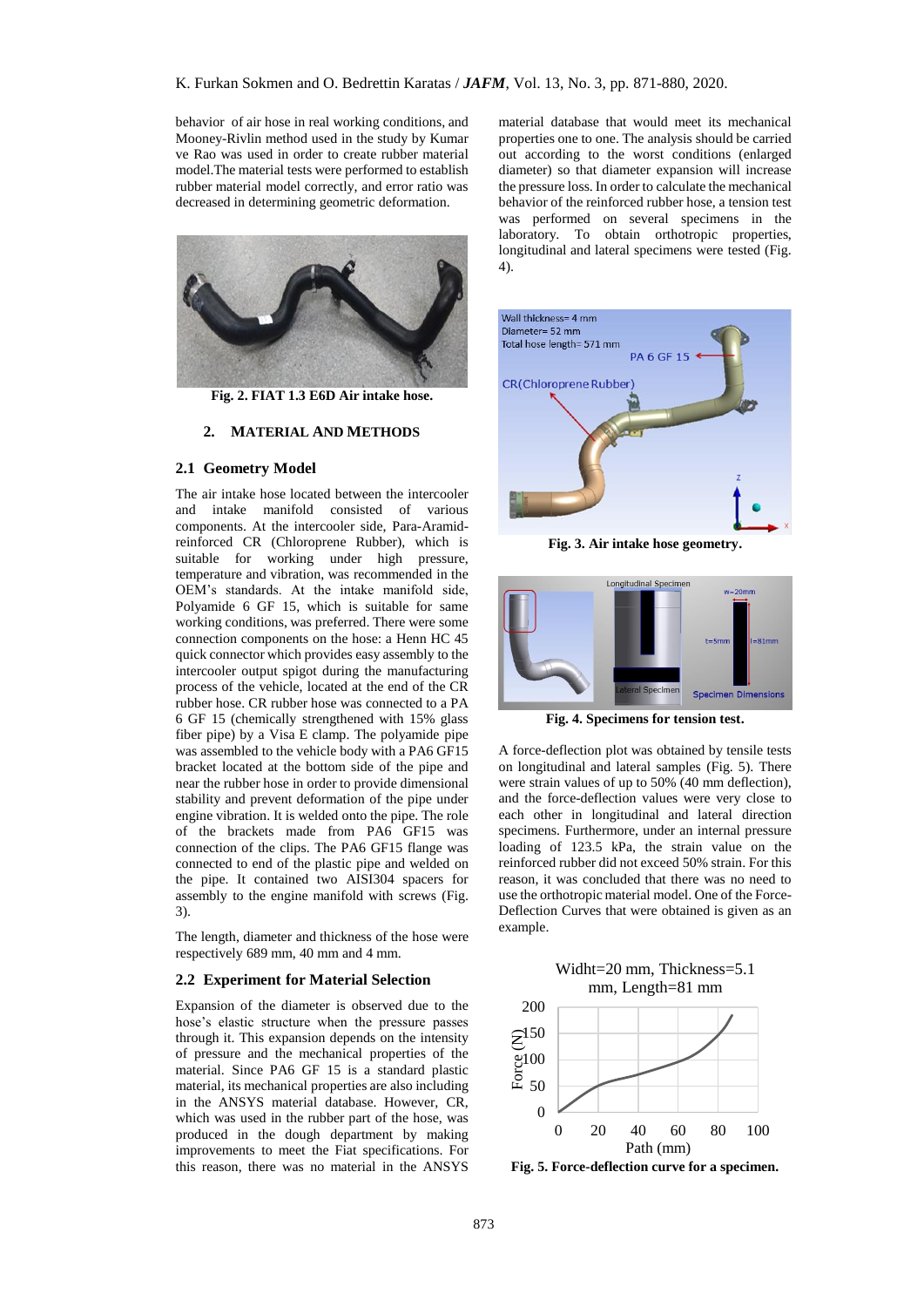To obtain the mechanical properties of the rubber material, the Mooney-Rivlin Material Model was used. Rubber is a "Hyper elastic material" which has large elastic strains and deformations. It shows nonlinearity as in Fig. 6 and large deformation [\(Kumar and](#page-8-13) Rao 2016). The stress state in the hyper plastic material was determined by taking the derivatives of the strain energy density with respect to the strain components. A suitable model was used based on the type of the stress-strain curve.



**Fig. 6. Stress-Strain curves for hyper elastic and linear materials.**

The strain energy function of the Mooney-Rivlin hyper elastic model is defined as a function of strain invariants I1, I2, I3 =  $f2$ . Strain energy density function of the 3-parameter model was described as shown in Table 1.

|  |  |  |  | Table 1 Hyper elastic material constants |
|--|--|--|--|------------------------------------------|
|--|--|--|--|------------------------------------------|

| Mooney-Rivlin 3 Parameters |             |  |  |  |
|----------------------------|-------------|--|--|--|
| Material Constant C10      | -1.7882 MPa |  |  |  |
| Material Constant C01      | 2.5703 MPa  |  |  |  |
| Material Constant C11      | 0.51727 MPa |  |  |  |

When the force-deflection curves were drawn in the same plot, it was clearly seen that the values obtained from the tension test and tension analysis fit each other very well as seen in Fig. 7. Therefore, the reinforced rubber material constants were correct.



**Tension Test and ANSYS Software.**

A material database created by tensile tests was defined for geometry in order to determine the material model.

# **2.3 Experimental Method for Performance Test**

The FIAT 1.3 E6D air intake hose was subjected to

pressure tests under the required boundary conditions (123.5 kPa of air pressure) for the purpose of verifying the results of the numerical analysis. A pressure test bench located in laboratory was used for this study (Fig. 8). The properties of static pressure test cabinet is given in Table 2.



**Table 2 Test cabinet properties**

|          | Pressure (Bar) | Temperature<br>ശ |
|----------|----------------|------------------|
| Range    | $0 - 40$       | $0-150$          |
| Accuracv | $+/- 0.01$     | $+/-$ 0.         |

Before the test, the intercooler outlet and intake manifold inlet spigots of the FIAT 1.3 E6D engine system were manufactured on a one-to-one scale, and they were connected to the air intake hose. The air intake hose that were connected to the inlet and outlet spigots was connected to the test bench (Fig. 9).



**Fig. 9. Intake hose and cabined connections.**

A 1000 kPa per minute pressure increasing rate and a 123.5 kPa holding pressure were set in the software of the test bench. Dry air (100  $^{\circ}$ C) was used for the pressure drop test, and the pressure drop value was measured after a pressure stabilization time of 60 s. The ambient conditions were 1 atm and 23°C. The pressure drop value was measured as 2 kPa by the pressure transmitter.

In the FSI analysis, each time step in the solution phase is divided into a series of stagger iterations with a partitioned approach. In first step, to satisfy all types of convergence criteria in fluid-structural field equations, within each individual stagger iteration step, stagger iterations are realized. In second step, the load vectors are appraised. In the last two step,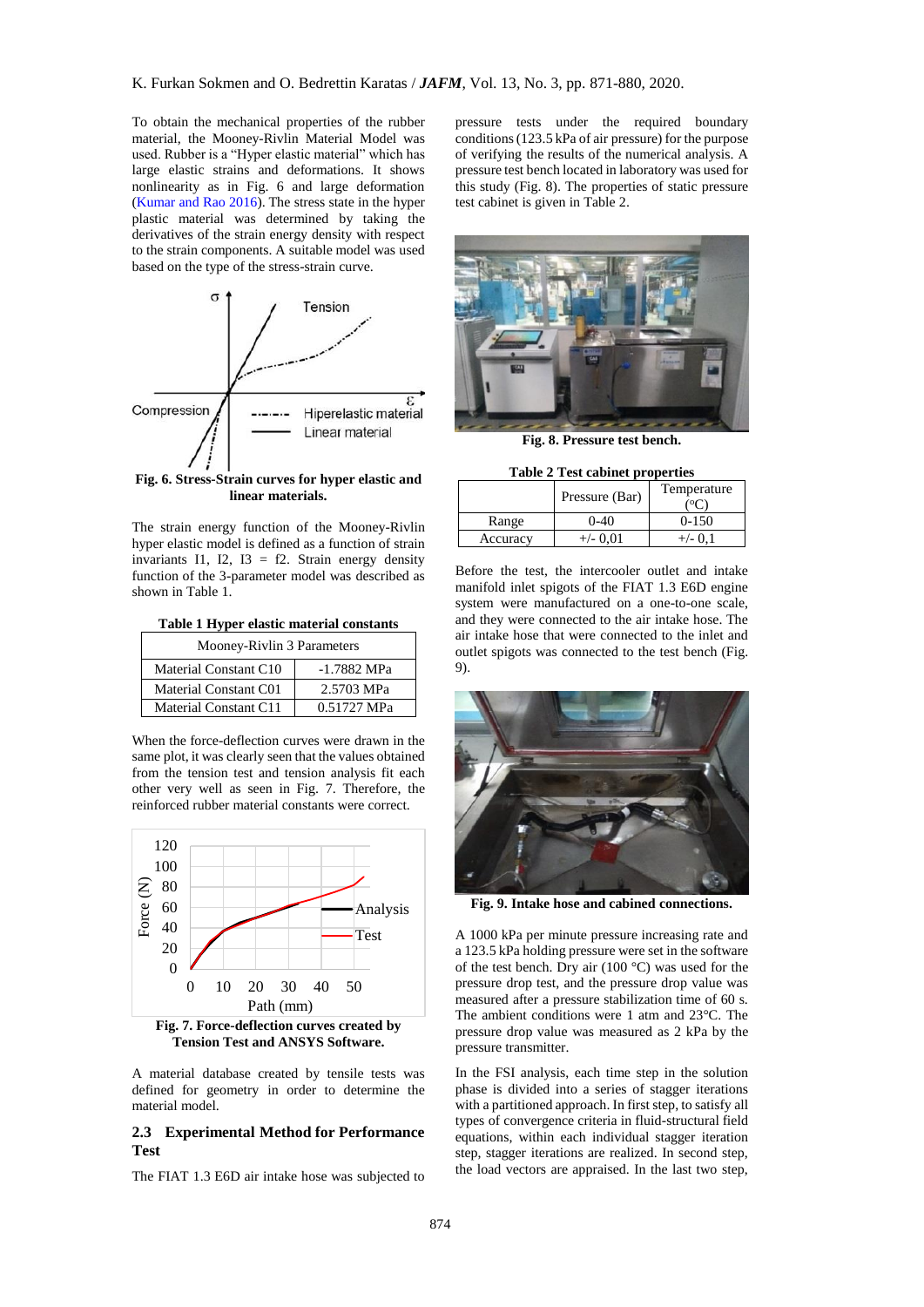the displacement load vectors are transferred from ANSYS to the FLUENT solvent, the fluid problem is solved and the structural problem is solved by transferring force load vectors from the FLUENT solvent to the ANSYS solvent.

#### **2.4 Computational Study**

In this study, the Ansys Fluent v.18.0 software was used to determine the pressure loss inside the hose. Mass, momentum and energy conservation equations were primarily solved in the analysis. As temperature changes the viscosity of fluids, changes in the temperature were also taken into consideration in the flow analysis.

The Reynolds number at the inlet of the hose was calculated to be  $\text{Re}_{in} \approx 97 \times 10^3$ . According to this value, the flow in the analysis was turbulent. The heat convection coefficient around the hose (h) was calculated using the relationships in the study conducted by Uysal *et al*. that provided the Nu and Gr numbers which were found to be 12,63 and 835433, respectively [\(Uysal](#page-9-2) *et al*. 2012). According to these values, the heat convection coefficient was calculated to be  $h= 6.86$  W/m<sup>2</sup>K and used in the analysis.

Simplification operations were applied to the geometry to be analyzed. The brackets used to fasten the hose were removed from the geometry, and only the flow area was included in the analysis.

In the analysis, the undeformed air hose was initially analyzed, and the pressure loss value was determined (Fig. 10 a). The boundary conditions were given to in Table 3. The convergence criterion was assumed 10<sup>-3</sup> similar to the stud[y Kumar and](#page-8-11) Genasan (2004). Boundary conditions were given in Table 3.

| Flow type                                         | k-ε turbulence model |
|---------------------------------------------------|----------------------|
| Fluid temperature                                 | $100^{\circ}$ C      |
| Inlet pressure $(P_{in})$                         | 123.5 kPa            |
| Mass Flow Rate (m)                                | $0.087$ kg/s         |
| <b>Surface Roughness for</b><br>PA6 GF30 (ερΑ)    | $1.85 \mu m$         |
| Surface Roughness for<br>Rubber $(\epsilon_{CR})$ | $0.32 \mu m$         |

**Table 3 Boundary Conditions**

Velocity and pressure was coupled by using SIMPLEC algorithm. Standard k-e model with standard wall function was chosen by considering its robust structure and widespread using in literature. In spite of the fact that standard k-ε model has some disadvantages at separated flows, it was also preferred in this study because of having a robust structure, and of being used widely, as seen in the introduction section. The pressure distribution obtained as a result of the analysis is given in Fig. 10 b. The pressure values were included in the structural analysis, in order to define geometric deformation value. The analyses were made according to the material model specified. As a result of the FSI analyses, the deformation values that pressure forces in the hose caused on rubber hose were determined (Fig. 11 a).



A maximum deformation of 0.29 mm was obtained in a local region on the rubber hose. The final geometry obtained with the deformation is given in Fig. 11 b. Deformation was determined during the test as well, at the region where geometric deformation was determined as maximum in the analysis.





**Fig. 11. a) Deformation distribution on rubber part b) All hose with deformed rubber.**

The measurements taken from the diameter where maximum deformation occurred, at the end of the test, and analysis results are given in Table 4.

| Table 4 Results of deformation for rubber hose |      |          |       |  |  |
|------------------------------------------------|------|----------|-------|--|--|
| <b>Results</b>                                 | Test | Analysis | Error |  |  |
| mm                                             | 0.31 | 0.29     | 02    |  |  |

It was determined that test and analysis results were approximate, and there was a difference of 0.2 mm between them. The analysis results were obtained as independent from element number. The element structure was selected as triangular, and the element structure on the inner surface of the hose was tightened in to more precisely calculate the effects of the viscous forces (Fig. 12 a, b).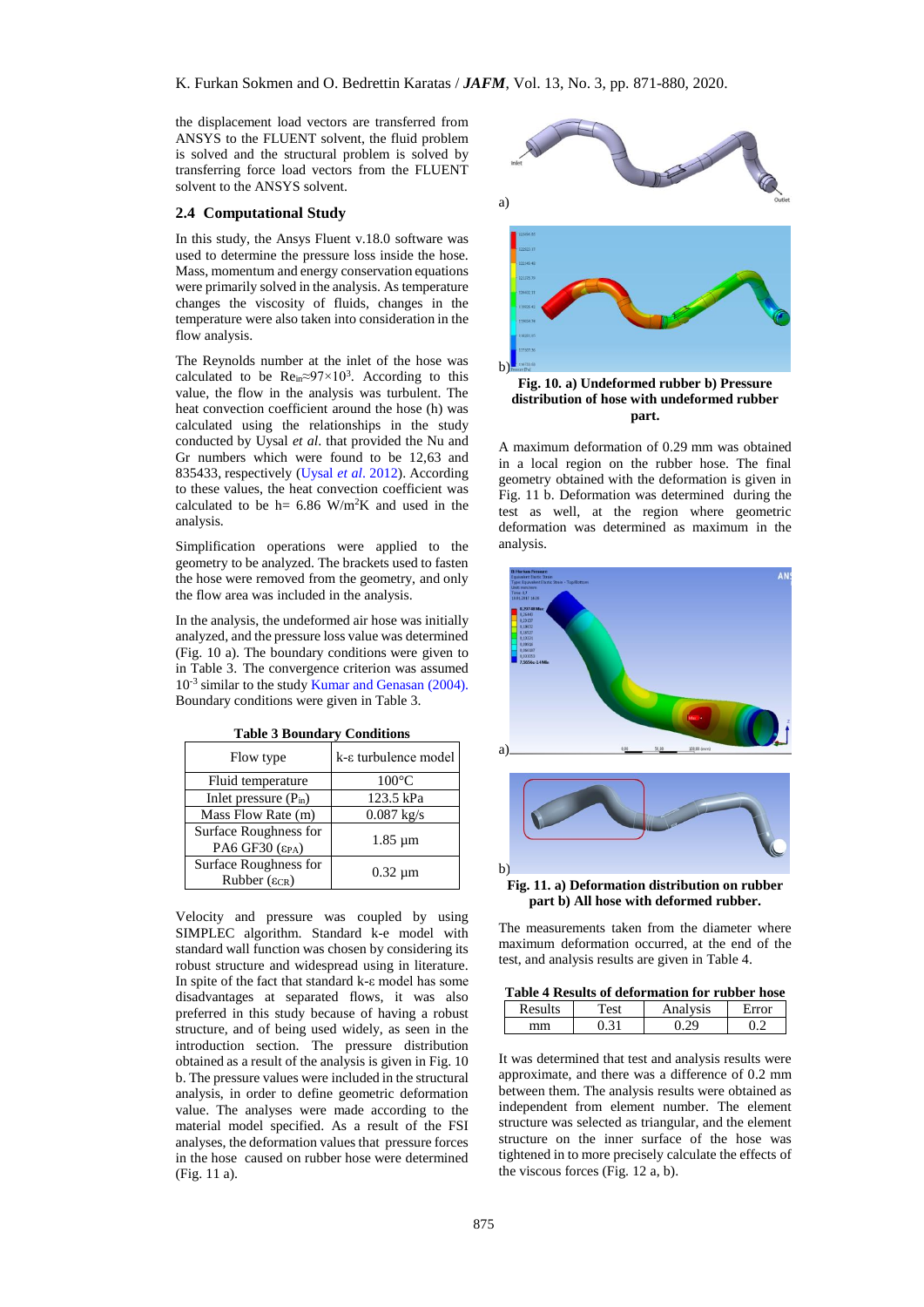

By comparison of the analysis and test results, a solution independent of the number of elements was obtained. It was determined that the values obtained for numbers of elements of 1560000 and above did not change (Table 5). After this step, both the test results were verified and the results of the analysis were not changed.

|  |  |  |  | <b>Table 5 Mesh Independency</b> |
|--|--|--|--|----------------------------------|
|--|--|--|--|----------------------------------|

| Element     | Pressure Drop (kPa) CFD |
|-------------|-------------------------|
| 780000      | 1.81                    |
| 1100000     | 1.83                    |
| 1560000     | 1.842                   |
| 1850000     | 1.848                   |
| <b>Test</b> | 1 Q                     |

The analyses were carried out at the workstation computer with 12 nucleus, having 96 GB RAM power. The analyses converged after 278 iterations. The convergence graphics of the outlet total pressure of the hose, and of minimum, maximum and average pressure values throughout the hose are given in Fig. 13 and Fig. 14.



**Fig. 13. Convergence screen after 278 iteration, outlet pressure.**

# **3. RESULTS**

The results obtained from the analyses made for deformed and undeformed geometries are given in Fig. 15 and Table 4, comparatively with the test results.



**Fig. 14. Convergence screen after 278 iteration, Minimum, maximum and average pressure.**





**Fig. 15. Pressure distribution a) Deformed hose b) Undeformed hose.**

While outlet pressure was defined as 121.677 kPa at deformed hose geometry, total pressure loss was calculated as 1.85 kPa. While outlet pressure was defined as 121.420 kPa at undeformed hose geometry, total pressure loss was calculated as 2.04 kPa (Table 6).

|  | <b>Table 6 CFD and Test Results</b> |  |  |
|--|-------------------------------------|--|--|
|  |                                     |  |  |

| Undeformed hose Deformed hose |          | Test      |
|-------------------------------|----------|-----------|
| $2.04$ kPa                    | 1.85 kPa | $1.9$ kPa |

7 bends that cause pressure losses on air hose are given in Fig. 16. The pressure loss values at these bends are given in Table 7 comparatively for deformed and undeformed geometry.



**Fig. 16. Bends on air intake hose.**

According to the values obtained from Table 7, Fig. 15 a and b, the total pressure loss in deformed geometry is less than that in undeformed geometry.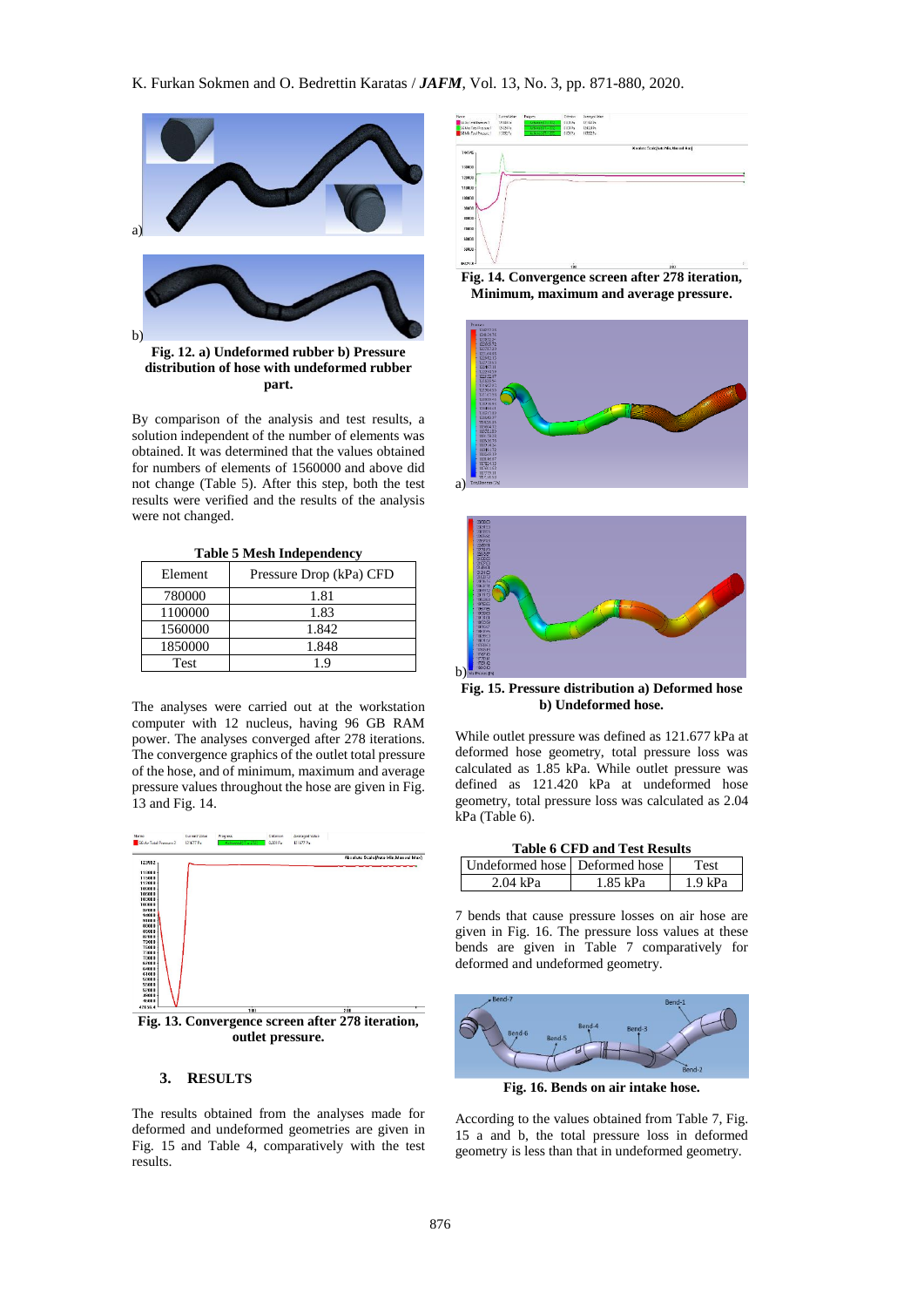|                | ucci case unici checs |        |                 |        |                 |         |
|----------------|-----------------------|--------|-----------------|--------|-----------------|---------|
|                |                       | 123.5  | $\Delta P_{k1}$ | 123.5  | $\Delta P_{k2}$ | Dif     |
|                |                       | kPa    | (kPa)           | kPa    | (kPa)           |         |
| 1              | In.                   | 123.49 | 0.32            | 123.49 | 0.34            | $-0.02$ |
|                | Ex                    | 123.17 |                 | 123.15 |                 |         |
| $\overline{c}$ | In                    | 123.17 | 0.28            | 123.15 | 0.21            | 0.07    |
|                | Ex                    | 122.89 |                 | 122.94 |                 |         |
| 3              | Inl                   | 122.89 | 0.29            | 122.94 | 0.23            | 0.06    |
|                | Ex                    | 122.60 |                 | 122.71 |                 |         |
| $\overline{4}$ | In                    | 122.60 | 0.31            | 122.71 | 0.26            | 0.05    |
|                | Ex                    | 122.29 |                 | 122.45 |                 |         |
| 5              | In                    | 122.29 | 0.28            | 122.52 | 0.26            | 0.02    |
|                | Ex                    | 122.01 |                 | 122.26 |                 |         |
| 6              | In                    | 122.01 | 0.30            | 122.26 | 0.29            | 0.01    |
|                | Ex                    | 121.71 |                 | 121.97 |                 |         |
| 7              | In                    | 121.71 | 0.29            | 121.97 | 0.29            | 0.00    |
|                | Ex                    | 121.42 |                 | 121.67 |                 |         |
|                |                       | 121.42 | 2.07            | 121.67 | 1.8             |         |
|                |                       | kPa    | kPa             | kPa    | kPa             |         |

**Table 7 Inlet and outlet pressures at the bends, pressure decreases at the bends and pressure decrease differences**

The change in air speed at the section, vertical to the hose that was taken from the region where geometric deformation is maximum according to the analysis results, is given in Fig. 17.



**Fig. 17. Speed distribution a) Section b) Undeformed air pipe c) Deformed air pipe in maximum deformation section.**

The results of pressure distribution at the section indicated in Fig. 17 a is given in Fig. 18.

The change in the temperature throughout the hose is

given in Fig. 17. The air that entered the hose at  $T_{in}=100^{\circ}$ C was determined to exit at  $T_{out}=99.29^{\circ}$ C for deformed hose and Tout=99.44 undeformed hose. The value of change in temperature was calculated as  $ΔT= 0.71-0,6°C$ .





**Fig. 18. Total pressure distribution a) Undeformed b) Deformed air pipe in maximum deformation section.**



**Fig. 19. Temperature distribution.**

## **4. DISCUSSION**

According to the analysis results, the total pressure losses for deformed and undeformed hose geometries were determined as  $\Delta P_K$ = 2.04 kPa, 1.85 kPa, respectively. As is seen from Fig. 15 a and b, the inlet pressures in the hose were determined above 123.5 kPa. The reason of that can be explained with the fact that pressure and speed values at momentum transfer mechanism change due to bends and geometric differentiations in the hose. The pressure values also change due to the change in air speed in terms of both direction and size during the flow.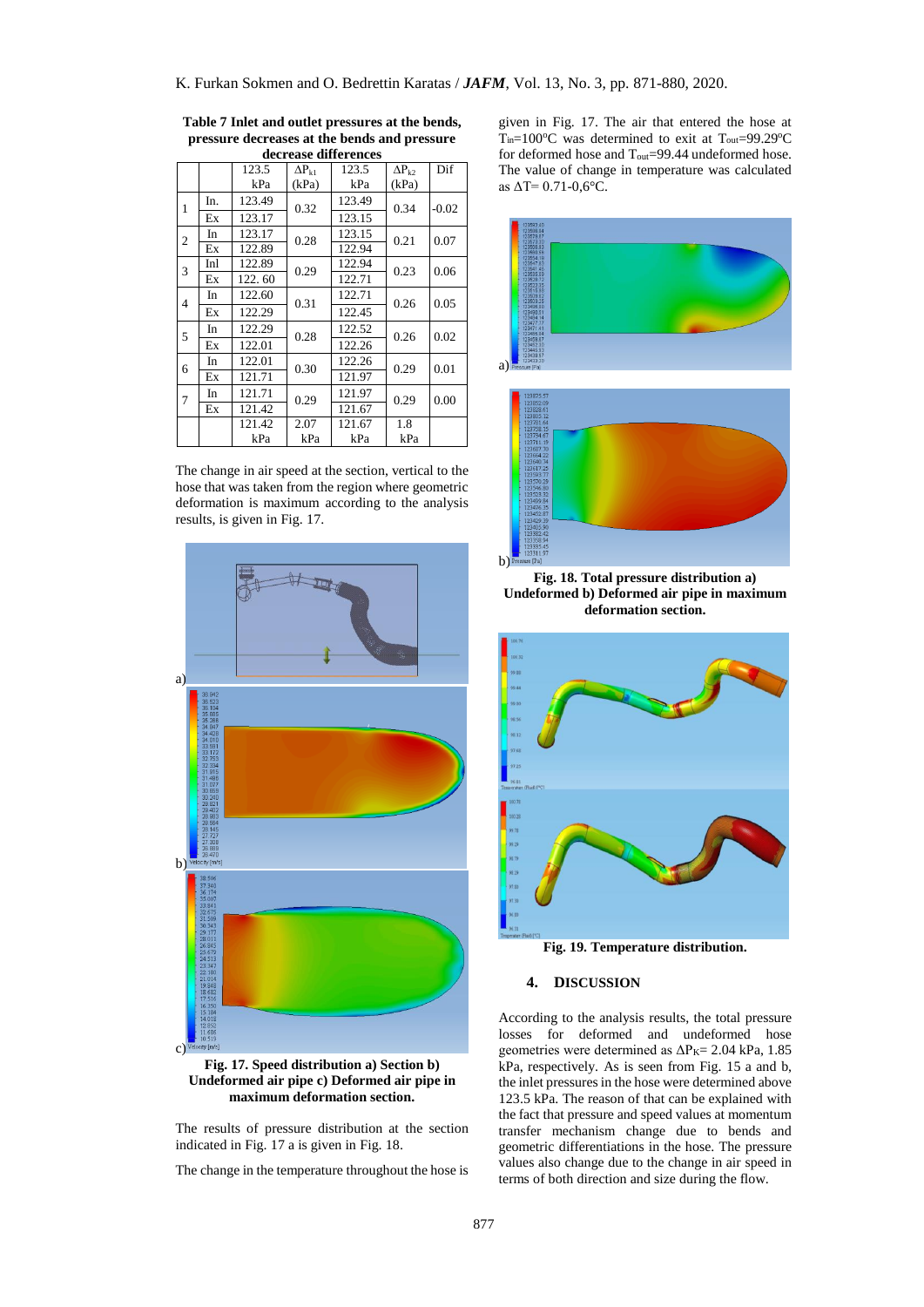When the pressure loss values were evaluated according to the analysis results, pressure loss at both two geometries, for deformed and undeformed geometry, were determined as 1.2 kPa, 1.04 kPa respectively. The comparison of these values with total pressure loss value are given in Table 6. It was determined that 56% of the total pressure loss took place at deformed geometry, 54% took place at undeformed geometry (at rubber hose). It was also found that the pressure loss at PA6 GF 30 hose part was nearly the same, a small difference of 0.03 kPa occurred.

| Table 8 Pressure lose according to material |     |                             |     |  |  |
|---------------------------------------------|-----|-----------------------------|-----|--|--|
|                                             |     | Total Rubber Part   PA Part |     |  |  |
|                                             | AD. | AD.                         | AD. |  |  |

|                     | i otal             | NUVUEL FAIL  | га ган       |
|---------------------|--------------------|--------------|--------------|
|                     | $\Delta P_{\rm k}$ | $\Delta P_k$ | $\Delta P_k$ |
| Deformed            | 1.85 kPa           | $1.04$ kPa   | $0.81$ kPa   |
| Undeformed 2.04 kPa |                    | $1.2$ kPa    | $0.84$ kPa   |
| Difference<br>٨P    | $0.19$ kPa         | $0.16$ kPa   | $0.03$ kPa   |

When the rubber hose where more than 50% of the pressure loss took place was examined, it was seen that the geometric deformation positively affected the pressure loss, and caused less pressure loss. But, the decrease in flow rate and accordingly increase in pressure loss with the increase in hose inner diameter is supposed to happen at deformed geometry. When Fig. 17 b and c compared, it was seen that maximum air speed at the section (Fig. 17 a) gotten from the deformed region was reached at the deformed geometry. Although maximum speed value was reached, the average speed value at the deformed geometry was found to reach 24 m/s. In spite of that, the air speed at the undeformed hose was found higher (31 m/s) than that at more homogenous and average one.

As well as the decrease in speed is supposed to decrease the pressure, the pressure loss at deformed geometry was found not so much depending on the deformation-associated highness of the speed and momentum change. As is seen in Fig. 18 a and b, the average total pressure on the inlet section where the decrease in the average speed didn't affect the pressure loss so much was calculated as 123.520 kPa at deformed geometry, 123.440 kPa at undeformed geometry. In the light of these data, the diameter enlargement-oriented deformation that occurred because of the pressure forces was found to have not much negative effect on the pressure loss. In the study, the pressure distribution graphics on the curve passing from the center of the deformed and undeformed hose geometry are given in Fig. 20. As is seen from Fig. 20, there is no any similarity at pressure distribution curves belonging to the deformed rubber hose part. According to the calculated values, less pressure loss occurred at deformed geometry part.

As can be seen in Fig. 20, pressure distribution profile at PA6 GF15 part was determined as similar and differ by very small pressure difference. As is seen in Table 6, there is a pressure loss of 0.03 kPa at PA6 GF15 hose part.

In the study, less pressure loss was found at the

deformed hose. A research was performed on if the reason of that could be the bends that can cause pressure losses, which is suggested by Table 5 data. It was determined that the sharp bends transformed into wider-angle bends at the rubber hose part, the geometry of which changed with pressure forces (Fig. 21). It was thought that the pressure gain of 0.16 kPa (Table 6) at the rubber hose which underwent a geometric deformation was due to the differentiation of the bends at the flow geometry.



**Fig. 20. Pressure distribution on center spline of air pipe.**



In this study, the pressure loss at rubber hose part was determined as 1.04 kPa and 1.2 kPa respectively at the deformed and undeformed geometry. In the study by Uysal *et al*. (2012) the pressure loss at the rubber hose was determined as 0.93 kPa. In both study, the surface roughness ratio of rubber material was assumed as 0.32 µm. While the length of the rubber hose included in our study is 410.8 mm, that included in the study by Uysal *et al*. (2012) is 428.9 mm. The deformation that would likely occur on the rubber hose- included in the study by Uysal *et al*. (2012) by pressure forces was neglected. Not taking deformation into account and an excessiveness of 18.1 mm at the length of the hose might be effective in the occurrence of the pressure loss of 0.93 kPa in the study by Uysal *et al*. (2012)

When compared with the study by Uysal *et al*. (2012) total pressure loss was seen to be maximum in this study. That can be due to the reasons such as the air hose used in the study by Uysal *et al*. (2012) consists of metal and rubber materials; the hose length in that study is longer than that in this study; the metal roughness ratio  $(0.32 \mu m)$  used in that study is lower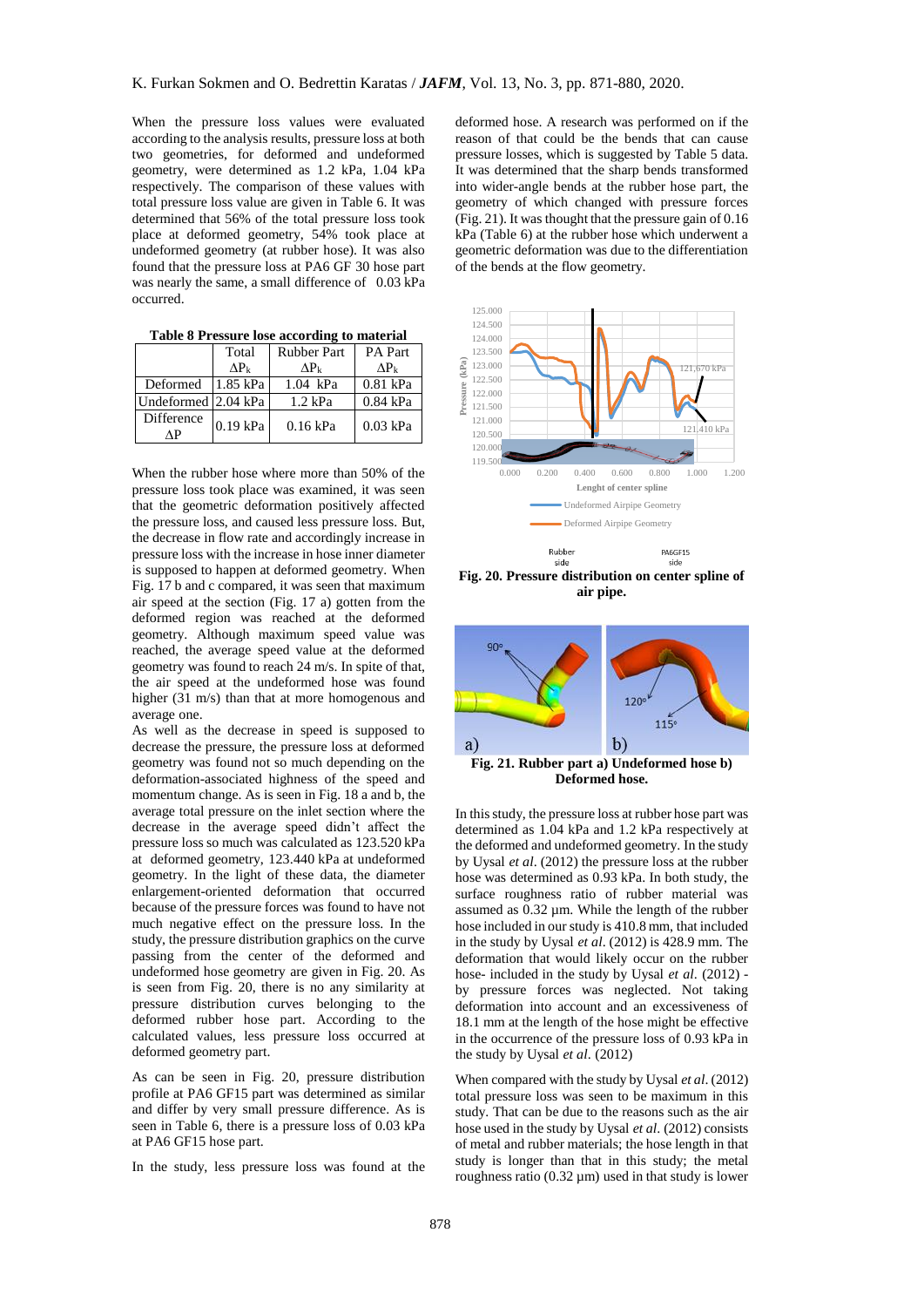K. Furkan Sokmen and O. Bedrettin Karatas / *JAFM*, Vol. 13, No. 3, pp. 871-880, 2020.

than PA6 GF30 hose surface roughness ratio (1.85 µm) used in this study. The surface roughness ratio assumed for PA6 GF30 hose in this study [\(Satheeskumar and Kanagaraj](#page-8-14) 2016).As a result of the comparison of the pressure loss at metal tube and PA6 GF15 hose, a pressure loss of 0.7 kPa was determined at metal tube, and that of 0.84 kPa at undeformed geometry of GF15 hose. The reason why the pressure loss yielded high in this study is thought due to the fact that the length of the hose made of PA6 GF15 material used in this study is 143 mm longer, and that its surface roughness ratio is higher than metal material's.

Since their air flow rates, especially deformation, and hose lengths were different, air velocities showed difference .This difference already was reflected to the pressure values. In the study by Uysal *et al*. (2012) the maximum air speed, 50 m/s, was seen at the sharp bend sections. In this study, while maximum air speed realized as 70 m/s at undeformed geometry, it reached up to 74 m/s at deformed geometry.

The change in temperature throughout the hose in this study was  $\Delta T = 0.71$ -0.6°C for both geometry, whereas it was found to be a near value at  $\Delta T = 0.8$ °C in the study conducted by Uysal *et al*. (2012) (Fig. 18 c, Fig. 17).

## **5. CONCLUSION**

Our study has revealed based on the analysis results that the deformation amount that vehicle hoses made of rubber material undergo due to pressure forces should be considered at air hose pressure loss analyses where that deformation acted in the direction of reducing pressure loss. It is recommended that the geometric deformation of the rubber hose is taken into consideration in the calculation of the pressure loss in the air hoses. It has been determined that elastic behavior of rubber material directly affects pressure loss. The utilization of FSI method is recommended especially to define the deformation of rubber material at the critical values of pressure loss. The literature shows that materials used in air hoses affect pressure loss depending on surface roughness value. The importance of CFD application in the determination of pressure loss value at air hoses have been confirmed by this study. The use of FSI method, especially in the determination of the deformation at the geometry, occurring with the effect of pressure forces, helps in obtaining real-like results. In addition to the effects of geometric deformation on pressure loss, the effect of vibration in the z direction hose on pressure loss can be investigated by researchers in acceleration tests.

### **REFERENCES**

<span id="page-8-0"></span>Abdullah, N. R., N. S. Shahruddin, A. M. I. Mamat, S. Kasolang, A. Zulkifli and R. Mamat (2013). Effects of air intake pressure to the fuel economy and exhaust emissions on a small SI engine. *Procedia Engineering* 68, 278–284.

- <span id="page-8-2"></span>Baaser, H. (2007). Global optimization of length and macro-micro transition of fabric-reinforced elastomers with application to a brake hose. *Computational Materials Science* 39(1 SPEC. ISS.), 113–116.
- <span id="page-8-10"></span>Bhakade, S., T. Ashta and S. Patil (2016). Deformation Analysis of Flexible Hose used in Air Intake System of Automobile using CFD and FEA, *International Conference on Design, Manufacturing and Mechatronics*, At Trinity College, Pune.
- <span id="page-8-9"></span>Chaubey, A. and P. A. C. Tiwari (2017). Design and CFD Analysis of The Intake Manifold for the Suzuki G13bb *Engine5*(Vi), 1258–1276.
- <span id="page-8-7"></span>Choi, H. and I. Oh, (2010). Analysis of product efficiency of hybrid vehicles and promotion policies. *Energy Policy 38*(5), 2262–2271.
- <span id="page-8-5"></span>Gohel, N. S. (2015). CFD Analysis of Air Intake *System 4*(2), 45–48.
- <span id="page-8-4"></span>Gu, S. (2017). Application of finite element method in mechanical design of automotive parts. *IOP Conference Series: Materials Science and Engineering*, *231*(1), 012180.
- <span id="page-8-8"></span>Kamarulbaharin, Z. A. and S. Kasolang (2015). Flow behaviour analysis along an engine air intake pipe. *Jurnal Teknologi*, *76*(10), 65–69.
- <span id="page-8-11"></span>Kumar, J. S. and V. Ganesan (2004). Flow through S.I. engine air intake system using CFD at part throttle and full throttle. *Indian Journal of Engineering and Materials Sciences 11*(2), 93– 99.
- <span id="page-8-13"></span>Kumar, N. and V. V. Rao (2016). Hyperelastic Mooney-Rivlin Model : Determination and Physical Interpretation of Material Constants. *MIT International Journal of Mechanical Engineering 6*(1), 43–46.
- <span id="page-8-1"></span>Mamat, R., N. Rosli Abdullah, H. Xu, M. L. Wyszynski, and A. Tsolakis (2017). Effect of air intake pressure drop on performance and emissions of a diesel engine operating with biodiesel and ultra low sulphur diesel (ULSD). *Renewable Energy and Power Quality 1*(07), 787–794.
- <span id="page-8-3"></span>Ramasamy, D., M. Zamri, S. Mahendran, and S. Vijayan (2010). Design Optimization of Air Intake System ( AIS ) of 1 . 6L Engine by Adding Guide Vane. *The International MultiConference of Engineers and Computer Scientists (IMECS),* Hong Kong.
- <span id="page-8-12"></span>Rao, A. (2003). Fluid-solid interaction analysis using ANSYS/multiphysics. *Computational Fluid and Solid Mechanics 2003*, 1492–1496.
- <span id="page-8-6"></span>Safwan, M. and B. A. Lothfy (2009). *Pressure Drop analysis of 1.6 L car Air intake system*, Doctoral dissertation, UMP.
- <span id="page-8-14"></span>Satheeskumar, S. and G. Kanagaraj (2016). Experimental investigation on tribological behaviours of PA6, PA6-reinforced Al2O3and PA6-reinforced graphite polymer composites.